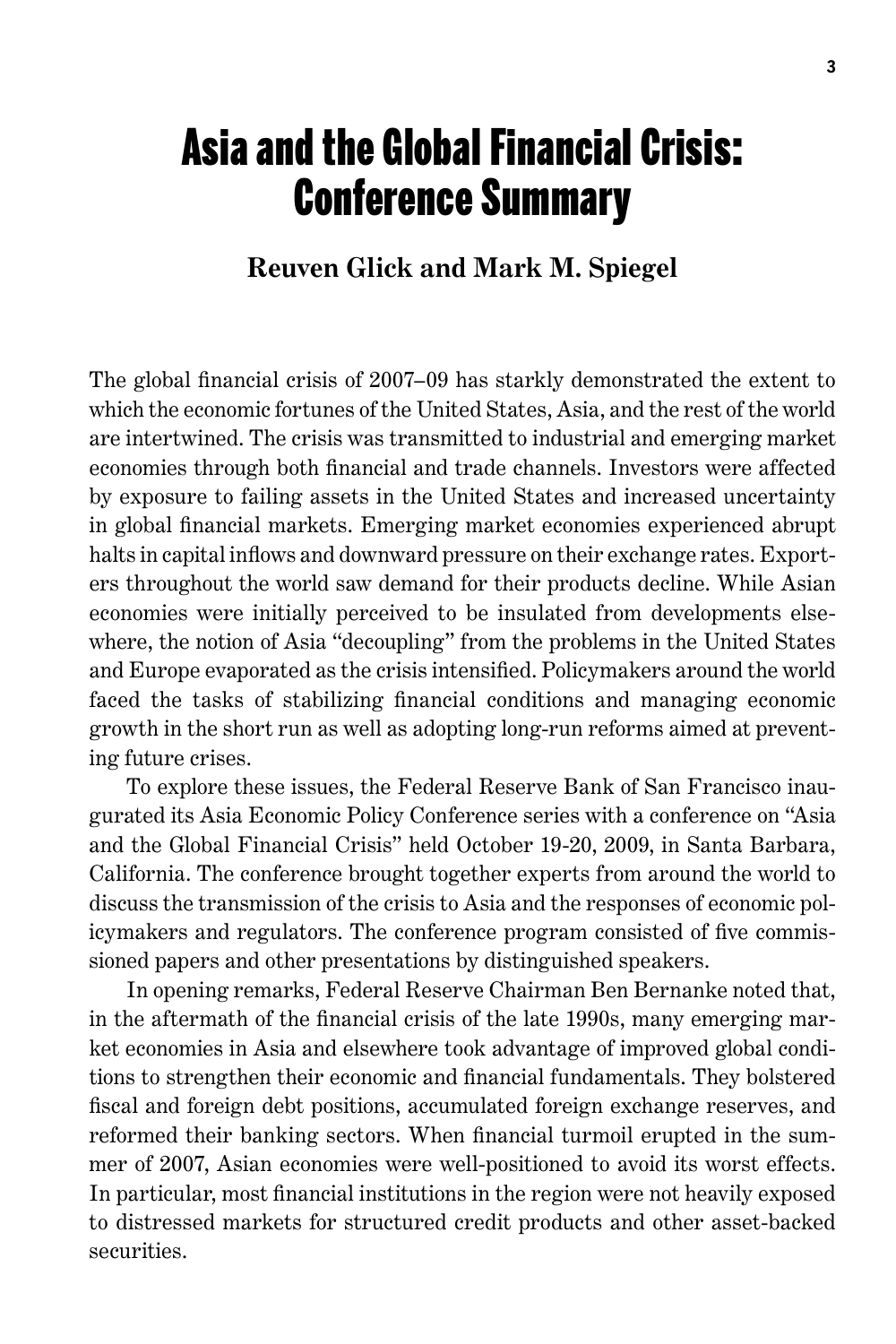Still, Asian nations were affected in late 2007 and 2008 when economies weakened in the United States and other industrial countries. The global financial crisis intensified dramatically when Lehman Brothers failed in September 2008. As investor appetite for risk declined, capital flows shifted away from countries that were viewed as more vulnerable. Moreover, financial institutions withdrew money from risky assets in both advanced and emerging markets. The Federal Reserve established liquidity swap lines with central banks in Asia and other regions to help alleviate dollar funding pressures.

In Bernanke's view, emerging Asia's sound macroeconomic and financial fundamentals provided room for maneuver in carrying out countercyclical monetary and fiscal policy, in contrast with earlier crises or compared with options available to other emerging market countries. In particular, China implemented a sizable fiscal program, supplemented by accommodative monetary and bank lending policies. Bernanke attributed Asia's relatively rapid recovery in large part to such domestic demand-boosting policies, which provided a substitute for exports to trading partners outside the region.

First-day presentations reviewed national experiences of the crisis. Morris Goldstein and Daniel Xie of the Peterson Institute for International Economics identified several characteristics that affected the depth of the downturn among Asian countries. China and India experienced relatively small growth slowdowns, but the economies of Hong Kong, Korea, Singapore, and Taiwan contracted sharply, on par with the recessions they experienced during the financial crisis of 1997–98.

Declining demand for imports among advanced economies transmitted the crisis to export-reliant Asian countries. And, compared with most other emerging market regions, emerging Asia was more sensitive to declines in U.S. asset prices. On the other hand, emerging Asia benefited because it had not increased its exposure to banks in the advanced countries in the decade preceding the crisis. Developing Asian countries also relied more than other emerging market regions on foreign direct investment inflows. And Asian economies were not heavily exposed to U.S. subprime loans. Goldstein and Xie also argued that Asian countries largely avoided the combustible mix of large currency depreciations and adverse mismatches in the currency denominations of assets and liabilities. Recent experience in emerging Europe underscores the exposure to risk when currency and maturity mismatches are not controlled.

Anne Krueger of Johns Hopkins University drew out several lessons from the experiences of Japan and Korea during the 1997–98 financial crisis. First, policymakers must choose an exchange rate regime compatible with monetary and fiscal policy. Unless policymakers are willing to subordinate monetary and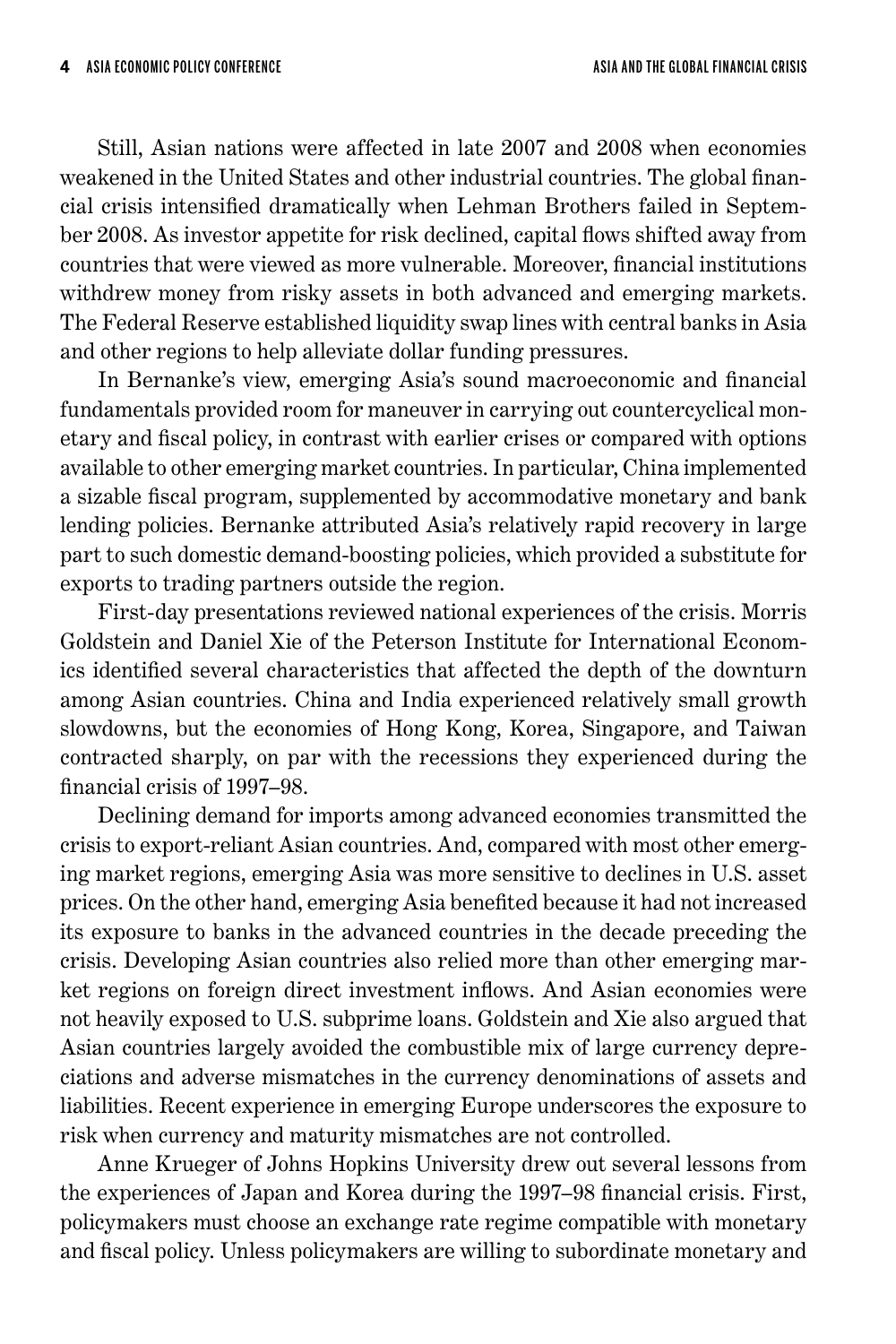fiscal policy to the demands of a fixed exchange rate regime, a flexible exchange rate is preferable. Second, mismatches between banking assets and liabilities must be avoided. When their currency denominations differ, unhedged positions are vulnerable to exchange rate movements. Third, short-term debt should not exceed foreign exchange reserves.

Krueger noted that delays in addressing financial problems are costly. The extent to which authorities implement policies forcefully and quickly is an important determinant of the speed of recovery. Krueger emphasized that authorities must recapitalize financial institutions and see to it that nonperforming loans are addressed. Fiscal stimulus can boost growth in the short term, as it did in Japan in 1996. However, this response is likely to be temporary and full recovery unsustainable as long as the financial system remains impaired. In addition, official credibility and transparency are crucial. Uncertainty about the health of financial institutions can prolong and deepen crises.

Maurice Obstfeld, University of California, Berkeley, and Kenneth Rogoff, Harvard University, argued that, although global imbalances in trade and capital flows didn't cause the crisis, they were generated by some of the same underlying factors and they amplified its magnitude. Excessively stimulatory U.S. monetary policy combined with low global interest rates, credit market distortions, and problematic financial innovations led to a housing bubble. At the same time, exchange rate and other economic policies of emerging market countries such as China helped the United States borrow cheaply abroad to finance its bubble. To limit future global imbalances, Obstfeld and Rogoff suggested policies to improve domestic financial market efficiency in less-developed economies, where structural shortcomings tend to boost corporate and household saving rates. They also proposed stronger global financial market regulation, including more extensive international cooperation.

In a keynote address, Andrew Crockett, president of JPMorgan Chase International, argued that the crisis showed that market failures are more widespread and problematic than previously believed. In the future, the global financial system is likely to continue to be market driven, but regulation will play a more substantial role. Crockett foresaw a fragmented institutional structure, with various international regulatory bodies playing roles alongside established international financial institutions, such as the International Monetary Fund. Asian countries are likely to have a larger voice, consistent with their growing economic clout.

In day two of the conference, presentations concentrated on policy responses to the global financial crisis. Takatoshi Ito of the University of Tokyo reviewed the challenges faced by policymakers in advanced countries during the crisis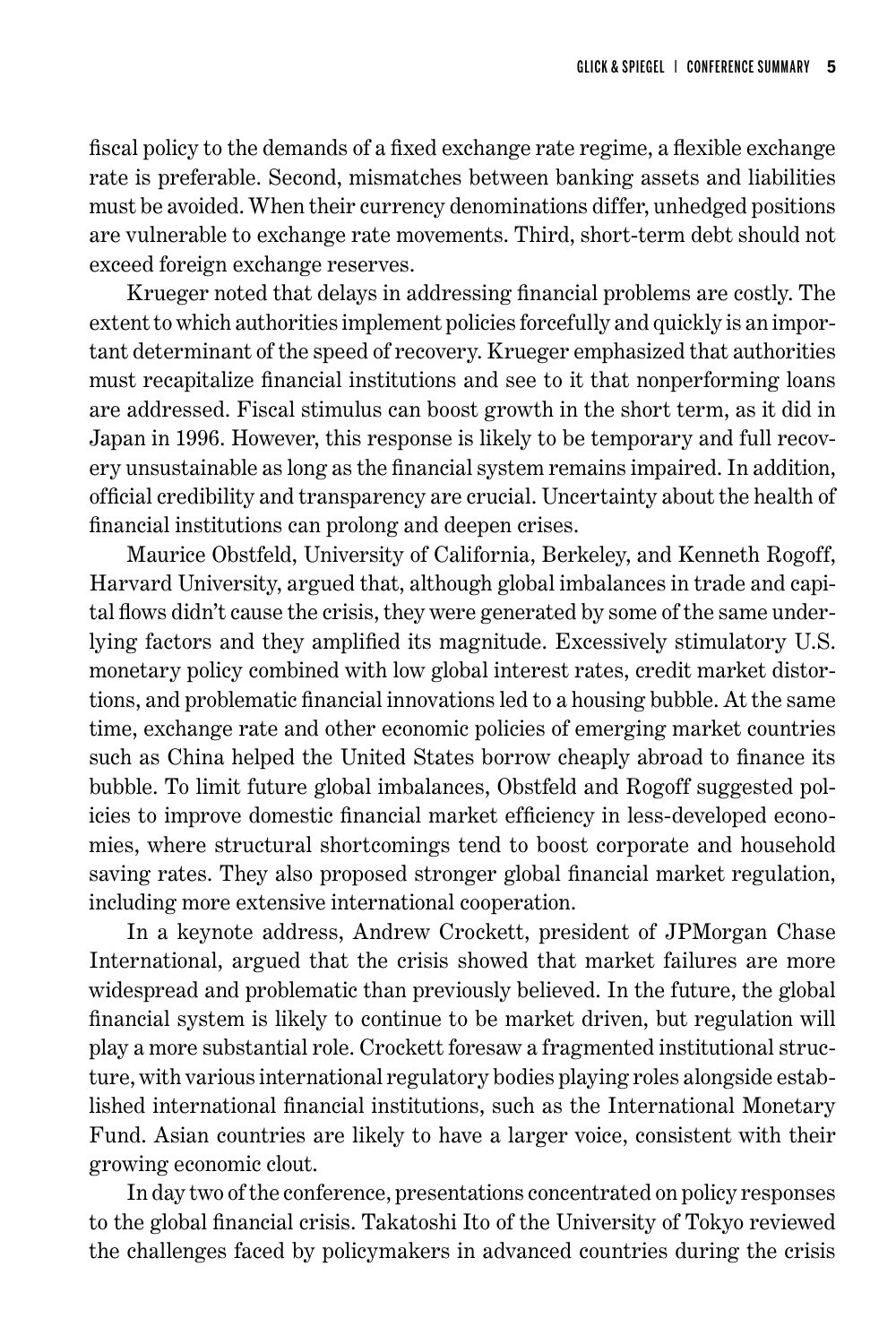and evaluated their policy responses, including the U.S. Treasury's liquidity provision program and the Federal Reserve's monetary easing policies. He drew comparisons with the actions of the Japanese Ministry of Finance and the Bank of Japan during that country's 1997 financial crisis, which also started with the failure of a major financial institution, Hokkaido Takushoku Bank. It was also marked by the Bank of Japan's "quantitative easing" monetary policy after interest rates reached the zero bound, similar to the Federal Reserve's balance sheet expansion in 2008 and 2009.

Ito argued that the March 2008 forced sale of Bear Stearns indicated that the crisis had become sufficiently severe that the stability of the entire financial system was at risk. Moreover, the rescue of Bear Stearns, combined with the lack of an explicit framework for the resolution of failed nonbank financial institutions, led investors to believe that other troubled financial institutions, such as Lehman Brothers, were also privy to similar assistance, magnifying the shock when Lehman Brothers was allowed to go under. Ito also argued that, in the immediate aftermath of the Lehman failure, U.S. authorities squandered an opportunity to impose a tough financial recovery program, which would have reduced taxpayer losses. He concluded that actions taken by policymakers during the crisis appeared to have prevented the worst outcomes, but financial conditions would have improved more rapidly if U.S. regulators had moved quickly to shut down troubled institutions early in the crisis.

A panel of Asian policymakers delivered remarks concerning their countries' crisis experiences. Heng Swee Keat, Managing Director of the Monetary Authority of Singapore, noted that the impact of the global financial crisis showed Asia's "deep integration" with the rest of the world, putting to rest the theory that nations in the region had decoupled from the global economy. Asian nations experienced a severe and highly synchronized collapse in trade, with exports within Asia plummeting almost 50 percent. This decline was substantially steeper than the nearly 30 percent decline in exports to the United States and Western Europe. This led to difficulties in Asian financial markets as well. Average sovereign credit default swap spreads increased more than threefold in several economies, and stock prices fell by more than 60 percent. However, Heng noted that Asian monetary and financial systems proved resilient, thanks partly to reforms enacted following the 1997–98 Asian financial crisis, including regulations encouraging Asian investors to avoid currency mismatch exposure. He argued that the relative good fortune of China, India, and Indonesia in avoiding recession was partly attributable to their greater reliance on domestic demand, while the more open economies of Asia were harder hit. Indeed,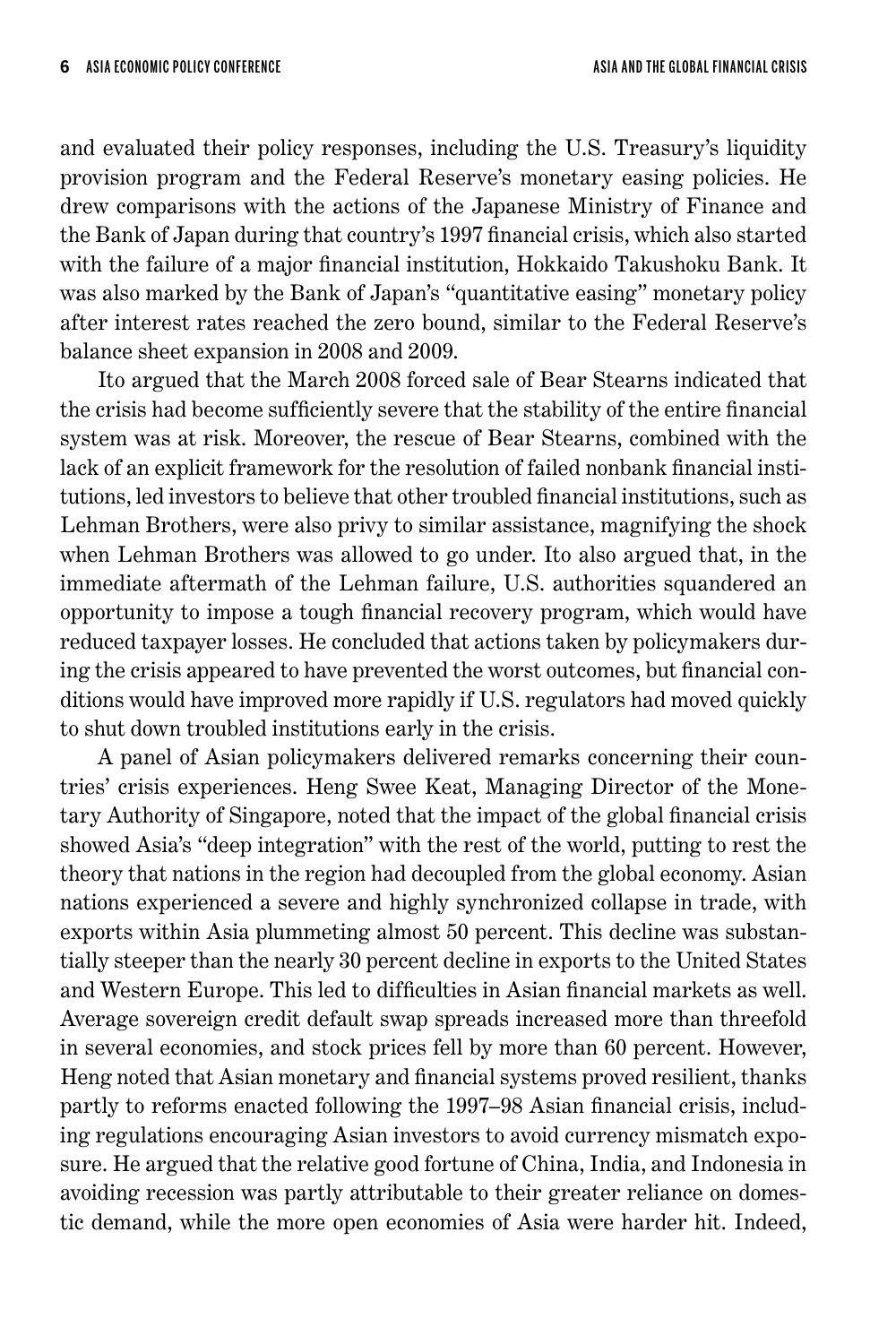increases in domestic demand from the region, particularly China, played an important role in the region's relatively rapid recovery.

Heng acknowledged that countries in Asia probably will have to accept lower economic growth rates in the future, as it has been demonstrated that the rapid growth in external demand enjoyed by the region over the previous decade is unsustainable. He concluded that adjustment to this reality will require greater reliance on domestic demand within the region. To achieve this goal the region needs to continue its structural reform efforts, including enhancing investor protection, promoting infrastructure investment, and enhancing regional trade and financial integration. He also acknowledged that currency flexibility was an important vehicle for facilitating structural adjustments and correcting global imbalances, but he noted that exchange rate adjustments were unlikely to eliminate global imbalances on their own.

Kyungsoo Kim, Deputy Governor of the Bank of Korea, discussed his country's experiences during the crisis. On the surface, Korea appeared to be equipped to weather these shocks because it had accumulated a substantial cushion of official reserves and had implemented extensive liberalization measures in response to the disruptions suffered during the 1997–98 Asian financial crisis. These measures improved regulatory conditions in Korea's financial system and limited the exposure of Korean banks to U.S. subprime assets at the onset of the recent global financial crisis. However, Korea experienced substantial capital outflows at the beginning of the crisis that resulted in downward exchange rate pressure. After the Lehman Brothers failure, Korean authorities responded by taking steps to ensure the liquidity of domestic financial markets, including the establishment of a \$30 billion swap arrangement with the Federal Reserve. It used these funds, along with its own stock of foreign hard currency reserves, to inject liquidity into its financial system.

Kim's discussion highlighted the difficulties associated with procyclical capital inflows in small open economies and the need to manage capital account openness so as to avoid excessive swings in credit conditions. After the onset of the crisis, Korea's private financial system faced severe currency and maturity mismatch difficulties and experienced capital outflows despite the government's guarantee of bank debt and its willingness to draw down some of its stock of foreign currency reserves. He concluded that the crisis reveals that, while capital account openness can bring benefits, it needs to be managed to avoid excessive procyclical swings in credit conditions. He noted that using foreign reserves to manage procyclical short-term borrowing may raise moral hazard issues if government-financed hedging of risk encourages too much private short-term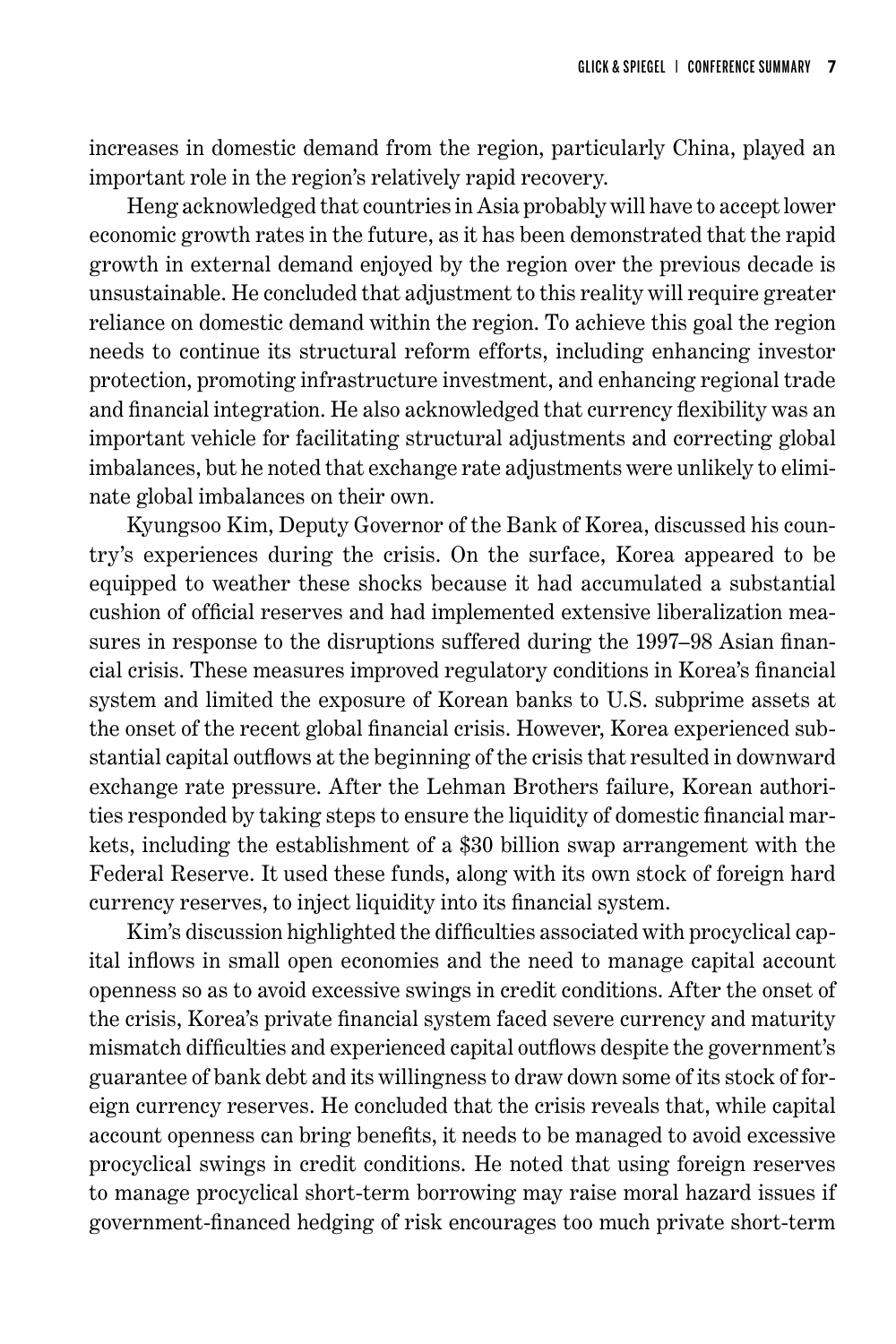borrowing. In the end, he argued that regulation must align the incentives of private borrowers with the public interest.

Takafumi Sato, former Commissioner of Japan's Financial Services Agency, discussed Japan's experience and policy responses. Comparing the effects of the recent crisis with the impact of that country's financial troubles of the 1990s, he noted that the recent crisis was less damaging to Japanese financial markets because the problems originated outside Japan. In contrast, the Japanese financial system had played a major role in the buildup of vulnerabilities going into the 1997 crisis. By and large, Japanese banks were generally less exposed to securitized assets than their U.S. and European counterparts. In addition, the reforms undertaken by Japan in response to the previous crisis allowed for a quicker response. Nevertheless, the Japanese financial system was not immune to this crisis, as risks were transmitted internationally through a variety of financial instruments, and some individual Japanese banks did have notable exposure. Moreover, the crisis hit Japan particularly hard as its exports plummeted.

Japanese regulators took steps to maintain the functioning and liquidity of financial markets, preserve financial sector soundness, and sustain bank lending by, for example, authorizing government and central bank purchases of commercial paper and implementing other liquidity provisions. Still, Sato noted that the magnitude of the Japanese response has fallen short of that undertaken by Western governments, mainly because Japan's difficulties in this crisis were the results of external shocks and did not necessarily warrant extensive domestic reforms in response. Consequently, Japan's policy response has been primarily focused on mitigating the short-term cyclical downturn of the economy.

Following the panel, Barry Eichengreen of the University of California, Berkeley, outlined global policy reforms that should be implemented in light of the crisis. He cited two primary causes of the crisis: excessive deregulation and global imbalances that fueled an unsustainable U.S. credit boom.

On the issue of excessive deregulation, Eichengreen argued that financial institutions had incentives that prompted them to take on ever greater levels of risk, particularly as managers within these institutions were motivated to maximize short-term compensation. Moreover, regulators lacked the resources to assess the severity of financial system vulnerability accurately. In addition, lenders made inadequate efforts to evaluate asset risk because they followed an originate-to-distribute business model that left them with little exposure, while rating agencies lacked the capacity to value complex instruments and faced conflicts of interest in doing so. Eichengreen's policy prescriptions included regulations requiring reduced leverage, incorporation of off-balance-sheet items